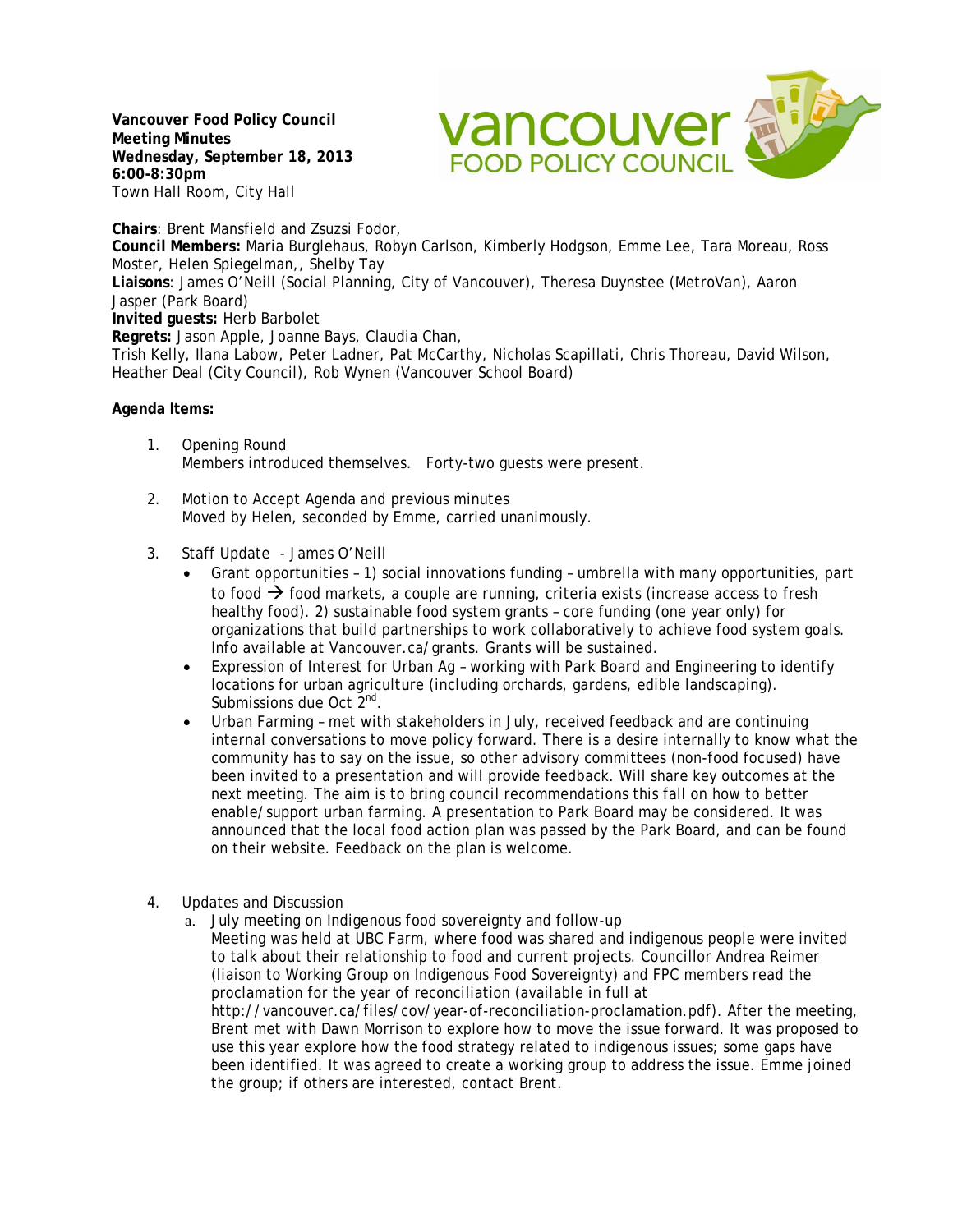b. October 16 meeting, CBC letter and the Welfare Food Challenge About 20 organizations signed a letter (led by Raise the Rates, drafted by Graham Riches) to CBC about a proposed 'right to food day' to explore issues concerning the charitable food system. A response has not yet been received and an open letter could be considered. World food day (Oct  $16^{th}$ ) is also the launch of the welfare food challenge (\$26/week for food) welfarefoodchallenge.org – members and others encouraged to participate.

Sustenance festival - Oct  $16<sup>th</sup>$ . It was proposed to meet at the Roundhouse with the theme 'how right to food can shape our policies (transition away from charitable food system)'. Nick Saul (ED Community Food Centres of Canada, formerly of STOP) can speak. The event would be hosted by the FPC, but not a formal meeting.

c. Working Group Activities and Budget Proposal Form circulated prior to meeting – For any FPC activities that are connected to the food strategy and could help move goals forward, working groups are asked to submit a proposal that describes the connection to the food charter and a detailed timeline for spending to the chairs by Oct  $4<sup>th</sup>$ . Funds must be spent by early 2014. Once received, recommendations for funding will be made.

d. New member recruitment

Paul Taylor has stepped down, vacating the position in the Access Sector (each of the seven sectors has two representatives, and there are seven at-large members). A continued connection to the DTES is desirable. Zsuzsi, Ross, Emme, and Brent will meet to discuss names; others can join or send thoughts. Members agreed to have responsibilities for recruiting delegated to the ad-hoc committee. It is hoped that the new member will be in place for the Oct meeting. Kim Sutherland (liaison MoAg) has stepped down, and it is unclear if her position will be replaced.

- e. VFPC Protocol and Processes Ad Hoc Working Group Protocols are needed for issues such as partnerships on funding, projects, and letters of support. Brent, Emme, Ilana, Dave, and Zsuzsi will meet in the next couple months to draft a document that can be legacy for future councils.
- f. Possible John Ikerd Presentation on October 19 It was proposed that the FPC co-sponsor the event along with Kent Mulinix and Kwantlen. FPC role would be to promote the event. There was general agreement from the members.

## 5. Presentations on theme

Emme Lee, VFPC Food Waste, UBC

Research came from a grant from PICS to hire summer intern and previous discussions at the FPC.

## Food Policy 101 -Tara Moreau, VFPC Policy Landscapes, SPEC

The definition of food policy includes individuals making decisions about food in the context of where they are. In order to rebuild the foodshed, an even deeper understanding of policy is needed – food policy 102. As a scientist looking at alternatives, Tara sees that alternatives do exist but policy is often a barrier. For example, in agriculture, there are 48 policies at different levels of government that affect agriculture. The working group will explore how we can advance the development of food policies that align with creating just and sustainable food systems? The goal is to provide policy support and guidance to the City, the FPC, and community groups to advance the realization of a just and sustainable food system. To date, the group has embarked on two processes: 1) a database of all food policies affecting Vancouver, and 2) an issue-focused scan of policies (preliminary input received from FPC). A framework has been developed using software, and the group is looking for help to populate the database.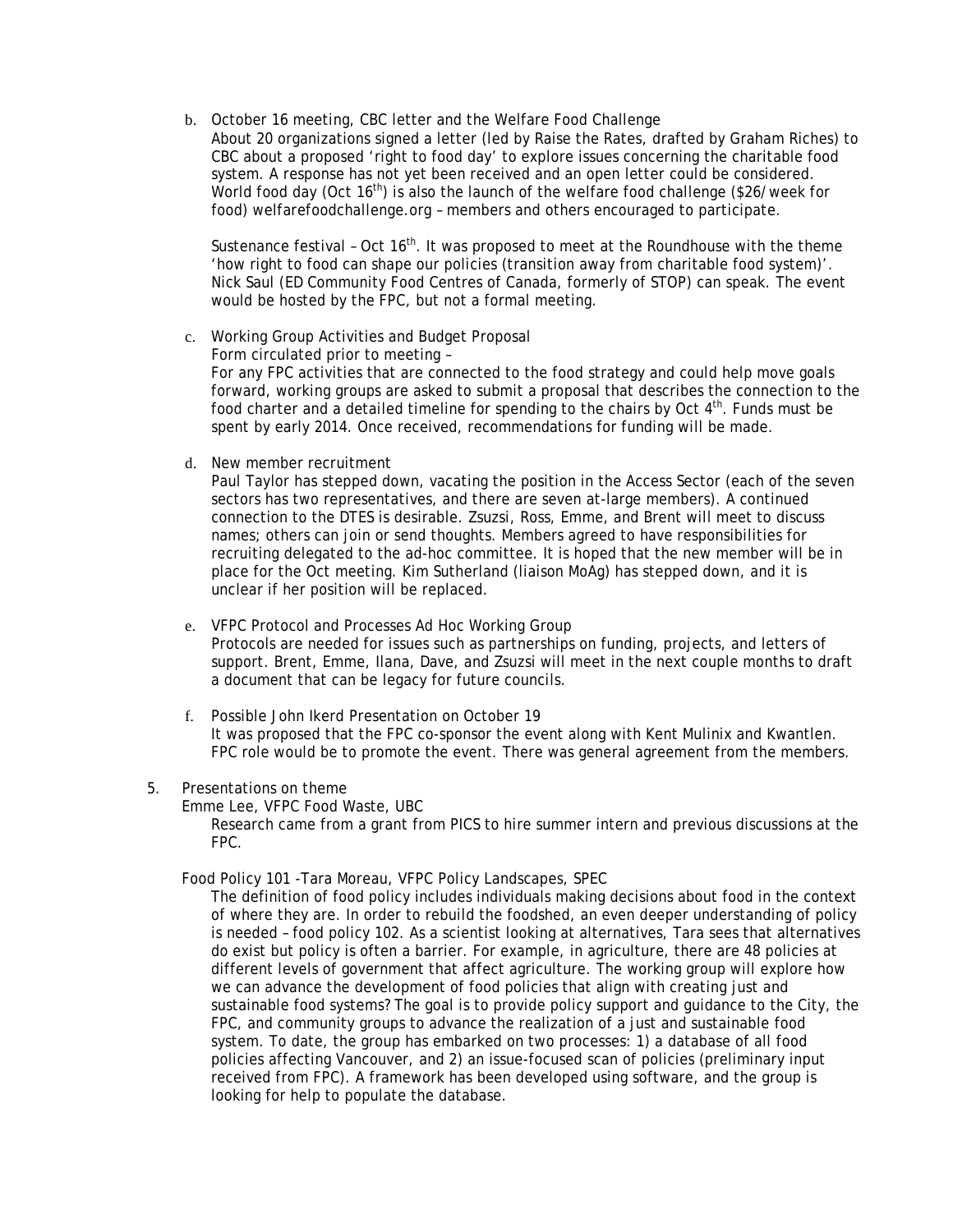Policy Analysis 101 – Focus on Multi-Family Residential Green Bin Participation - Katie Schilt, VFPC Food Waste Policy Intern, SFU

Katie's project looked at steps to advance food policy in the context of green bin participation. Steps taken include:

- defining problem with stakeholder
- determining main objective and secondary objectives
- identifying challenges
- completing policy scan to see how others address challenges
- developing policy options based on scan
- evaluating policy options, including evaluating effectiveness (reducing barriers)
- measuring stakeholder acceptance, analyzing results
- making recommendations

A strategy for multi-family housing in Vancouver is now being developed.

Food Waste Policy in Vancouver – Research Findings -Leah Toews, Public Policy, SFU Consumers are responsible for 51% of wasted food in Canada, with the majority going to the landfill.

Strategies for change – 1) Food waste prevention systems wide – No existing policy at any level of government.

Metro Van leads waste reduction campaigns. GCAP encourages food waste reduction. In the US, the EPA has a food waste hierarchy; the UK has a 'Love food hate waste' campaign.

Next steps – raise awareness through prevention campaigns – support and advocate for existing groups. Convene stakeholders.

## 2) Food recovery/donation – (industry)

Only the provincial government has a policy on food recovery/donation (Food Donor Encouragement Act). Need more education for businesses on how to recover/donate food safely.

As resources currently available are maximized, the FPC could help coordinating resources (convene, compile info etc). The group in discussions with BC CDC to expand donation guidelines, and develop best practice standards.

3) Neighbourhood composting - midscale

No existing policy at any level of government, although it would reduce transportation and could connect to urban farms. CFAI regulates sale of compost, and the Province has the same regulations for large or small operations, despite different impacts.

The Strathcona BIA composts for business and sells the product. Had to meet requirements at all levels of government, and after nearly two years of work, feels that the process is likely a barrier.

Next steps – convene interested parties, multilateral coordination, to review and update bylaws in order to streamline the process to enable neighbourhood composting.

Challenges include behavior change, a lack of capacity of charitable organizations, logistical barriers, and a lack of education and engagement among retailers and wholesalers.